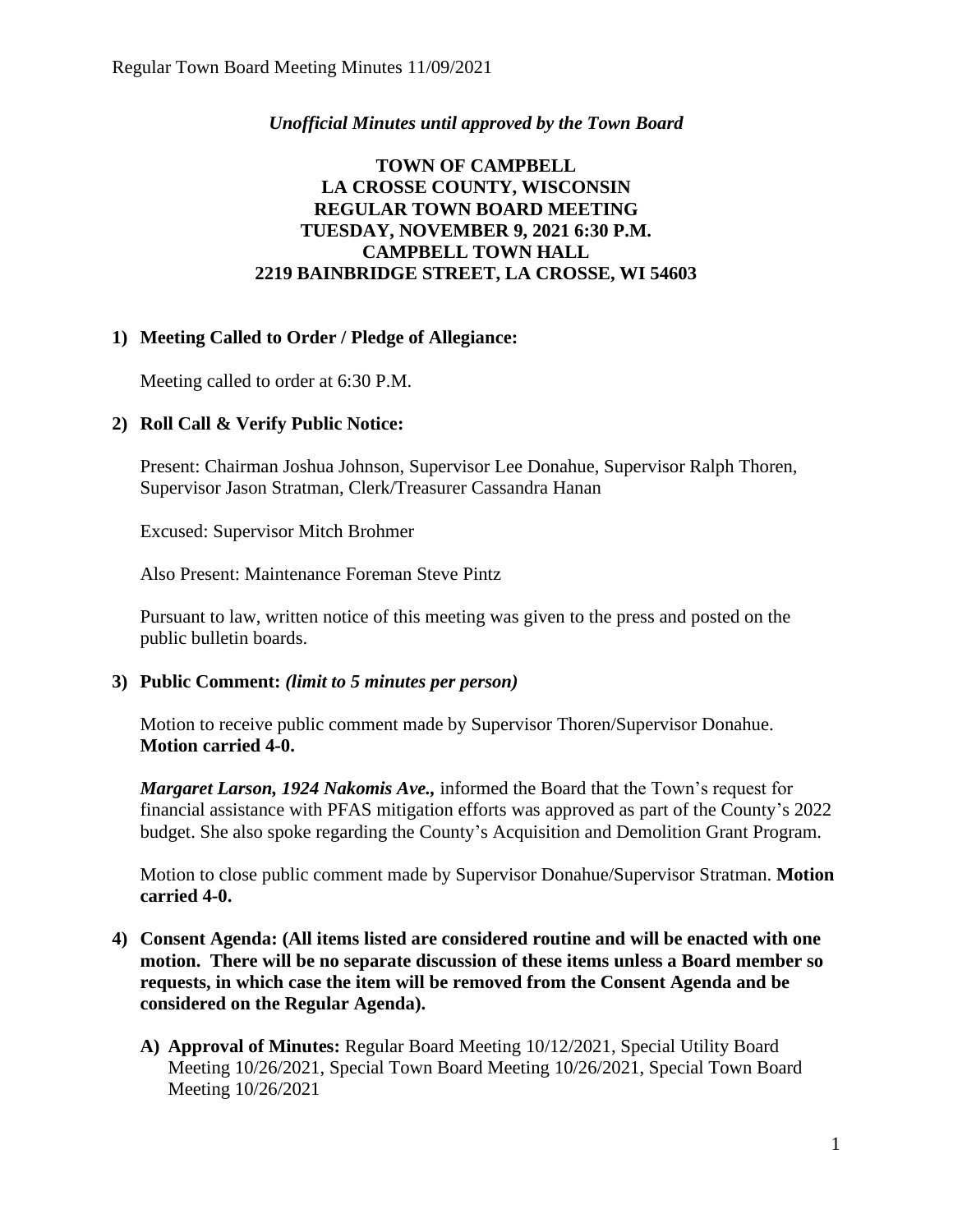#### **B) Plan Commission Meeting Recommendations:** None

### **C) Payment of Bills:**

Motion to approve the Consent Agenda made by Supervisor Thoren/Supervisor Donahue. **Motion carried 4-0.** 

### **5) Business:**

**A)** General updates on DNR water advisory. (Donahue)

Supervisor Donahue provided updates on the current DNR water advisory. Updates included: the passage of the federal infrastructure bill, approval of the Town's request for \$125,000 for PFAS mitigation in the 2022 County budget, the federal mandate regarding the use of AFFF foam at the airport, and the completion of the USGS tap water study.

*Not an action item*

**B)** Ordinance #2021-4 An Ordinance to Create Section 36 Article III of the Town of Campbell Code of Ordinances Related to Illicit Discharge and Connection. (Held Over) (Clerk)

Motion to approve Ordinance #2021-4 made by Supervisor Donahue/Supervisor Stratman. **Motion carried 4-0.**

**C)** Request from the City of La Crosse regarding cost sharing for Nakomis Avenue outfall repairs. (Thoren)

There was discussion regarding the split of Town and City residents on Nakomis Avenue and how drainage issues should be handled in the future.

Motion to set up a meeting to discuss the drainage issues on Nakomis Avenue with Bernard Lenz, Utilities Manager for the City of La Crosse made by Supervisor Donahue/Chairman Johnson. **Motion carried 4-0.**

**D)** Discussion and possible action regarding the start time for regular Town Board meetings. (Chair)

Motion to move the regular Town Board meetings back to a 6:00 p.m. start time made by Chairman Johnson/Supervisor Donahue. **Motion carried 4-0.** 

**E)** Approval of a contract with Pauls and Associates, Inc. for 2022 assessment services. (Clerk)

Motion to approve the contract with Pauls and Associates, Inc. for 2022 assessment services made by Supervisor Thoren/Supervisor Donahue. **Motion carried 4-0.**